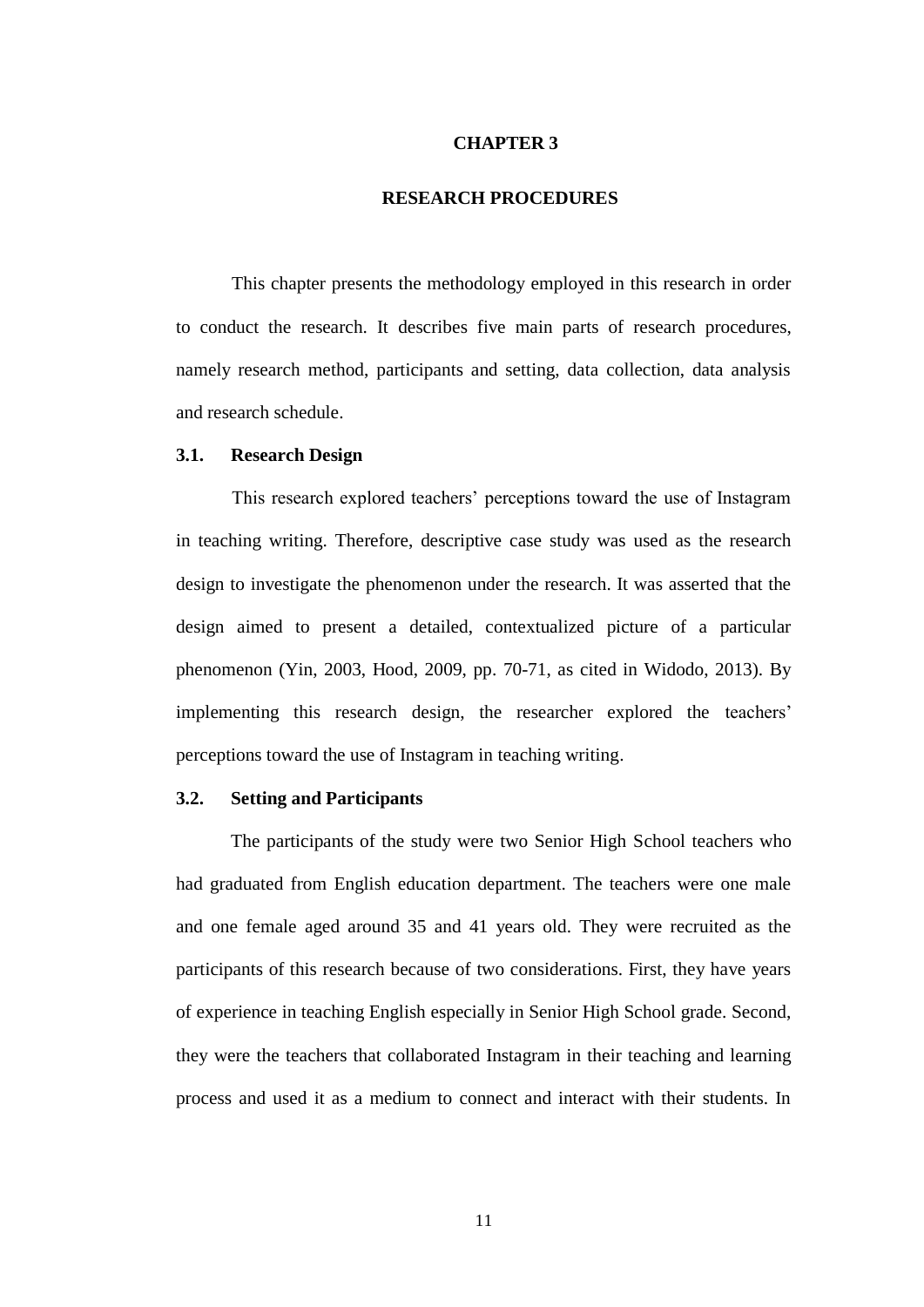addition, they also gave their students assignments related to the teaching writing through the Instagram social media.

Before collecting the data, each of the participants was asked to read, to fill and to sign the consent form. It is necessary to ensure that participants allow the researcher to analyse the data and to use it for publication purposes while keeping the participants' privacy. Further, the confidentiality of the data was kept due to research ethics.

# **3.3. Data Collection Technique**

The data were obtained by using semi-structured interview (SSI) with the participants, and they were asked several questions about their perceptions on Instagram in teaching writing. Adams (2010) stated, "Semi-structured interviews are suited for a number of valuable tasks, particularly when more than a few openended questions require follow-up queries." Semi-structured interview was conducted with a fairly open framework, which allowed focus, conversational, two-way communication in collecting the data. Therefore, this kind of interview was appropriate to the design of this research in which it was intended to present a detailed into what the participants felt and thought.

## **3.4. Data Analysis Technique**

Thematic analysis was used to analyse the data gathered, identifying the most common patterns in participants' responses (Braun & Clarke, 2006). There were six phases in thematic analysis proposed by Braun and Clarke (2006) as follows:

1. Familiarizing yourself with the data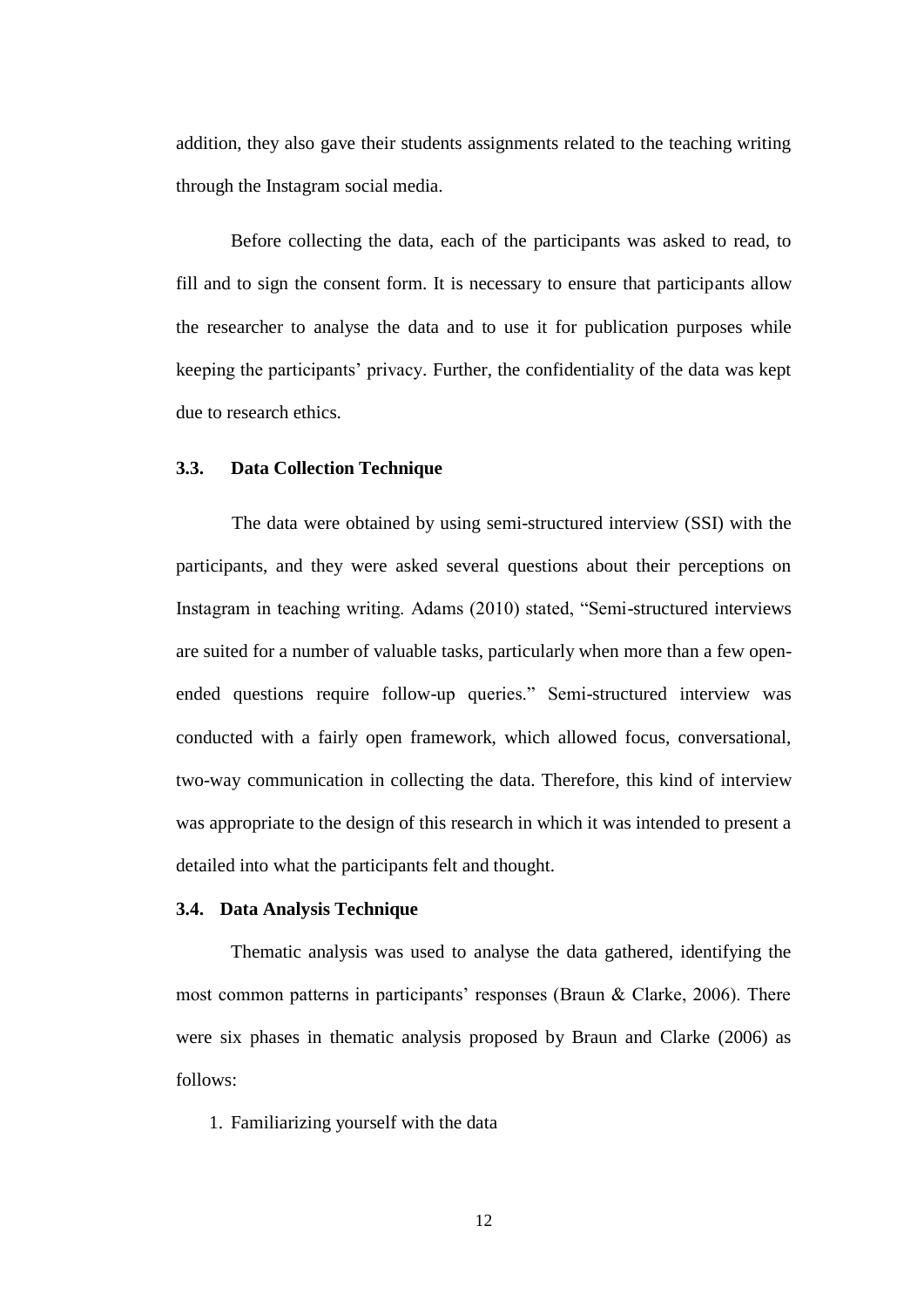In this section, the researcher made the data transcript and data translation into English. Then, the researcher read the data until familiar with it, so that the researcher gained understanding about the data and began choosing the best code of each data.

#### **INTERVIEW TRANSCRIPT**

#### Transciption 1

Name: Participant 1

Time: Sunday, 24th January 2021

Place: Participant's House

| Subject            | Line           | Transcription                                                                                                                                                                                                                                                                                                                                                                                                                                                                                                                                                                                                |  |
|--------------------|----------------|--------------------------------------------------------------------------------------------------------------------------------------------------------------------------------------------------------------------------------------------------------------------------------------------------------------------------------------------------------------------------------------------------------------------------------------------------------------------------------------------------------------------------------------------------------------------------------------------------------------|--|
| <b>Interviewer</b> |                | Have you ever used Instagram in your teaching writing,<br>sit?                                                                                                                                                                                                                                                                                                                                                                                                                                                                                                                                               |  |
| Participant 1      | 1              | IG Instagram? Yes. I have, but it only once.                                                                                                                                                                                                                                                                                                                                                                                                                                                                                                                                                                 |  |
| <b>Interviewer</b> |                | Oh, only once, sir?                                                                                                                                                                                                                                                                                                                                                                                                                                                                                                                                                                                          |  |
| Participant 1      | 2              | Yes.                                                                                                                                                                                                                                                                                                                                                                                                                                                                                                                                                                                                         |  |
| <b>Interviewer</b> |                | Can I continue sir? For the first question.                                                                                                                                                                                                                                                                                                                                                                                                                                                                                                                                                                  |  |
| Participant 1      | з              | Oh yes, yes, you can.<br>Can you tell me the reason you use Instagram in your<br>teaching writing?                                                                                                                                                                                                                                                                                                                                                                                                                                                                                                           |  |
| Interviewer        |                |                                                                                                                                                                                                                                                                                                                                                                                                                                                                                                                                                                                                              |  |
| Participant 1      | $\overline{4}$ | The reason is  Erm  In the third grade at the first<br>semester there is caption writing learning, right? When I<br>look at the syllabus, then caption writing It just come<br>out of my head. Caption writing. Instagram. I think it fits.<br>In the previous learning, I always use Google Classroom.<br>Then I thought "The students must be boring." Then, I<br>looked for a suitable application.<br>I want to use Facebook for the first time, but I thought<br>Facebook was too crowded. It's not simple, you know kids<br>nowadays, they seem to rarely use Facebook. So, I just<br>chose Instagram. |  |
| <b>Interviewer</b> |                | For the next question, sir How do you teach using<br>Instagram in teaching writing?                                                                                                                                                                                                                                                                                                                                                                                                                                                                                                                          |  |

# 2. Generating initial codes

After being familiar with the data, the researcher started classifying the data into several codes then organizing all the codes and relevant data extracts.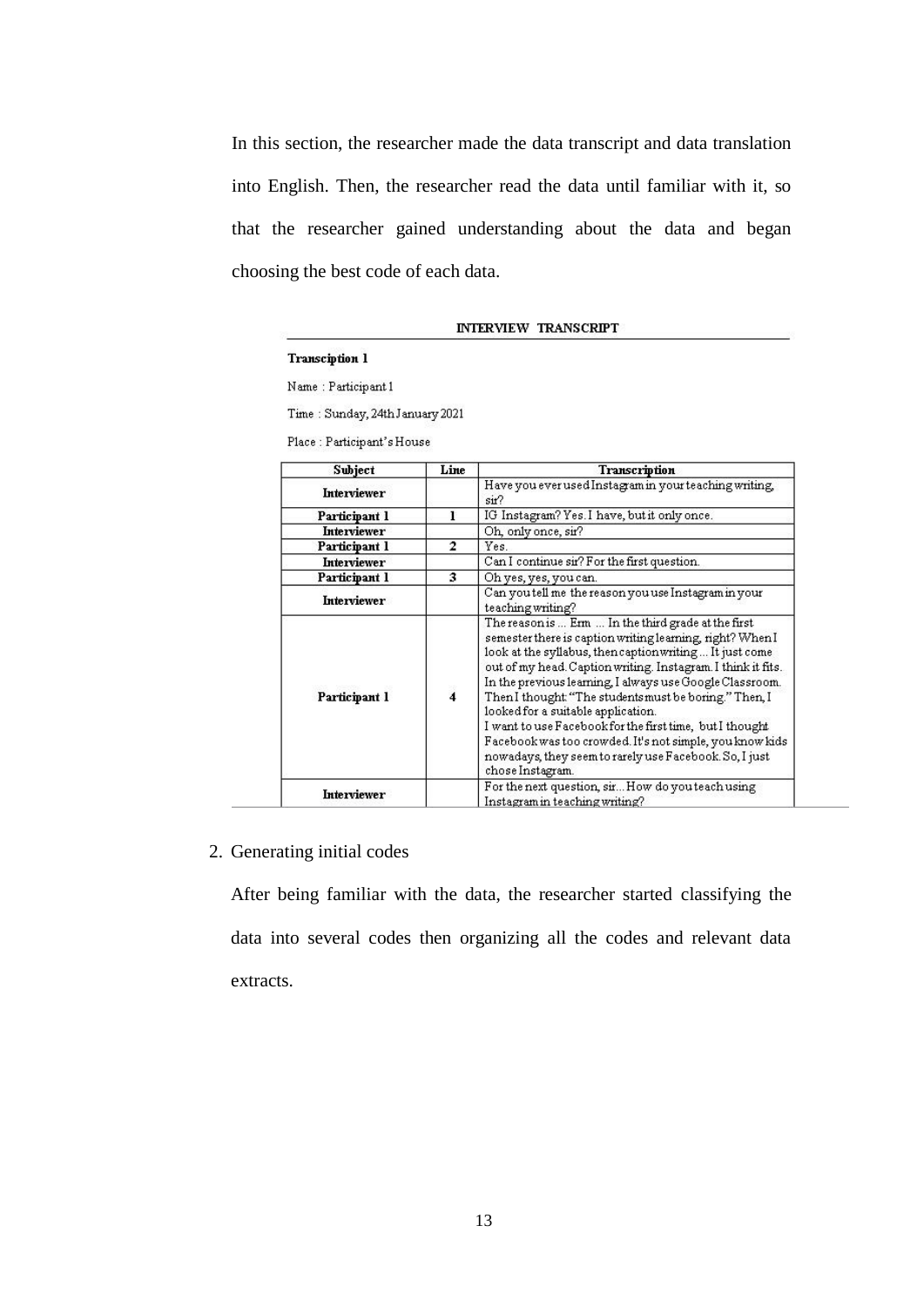| Participant 2       | 8  | How does it feel? Yeah, i just<br>feel happy                                                                                                                                                                                                                                     | <b>Feeling happy</b>                                                     |  |  |
|---------------------|----|----------------------------------------------------------------------------------------------------------------------------------------------------------------------------------------------------------------------------------------------------------------------------------|--------------------------------------------------------------------------|--|--|
| <b>Interviewer</b>  |    | And why do you feel in that<br>way?                                                                                                                                                                                                                                              |                                                                          |  |  |
| 9<br>Participant 2  |    | It's because seeing the students<br>actively doing tasks like that<br>make me feel that way.                                                                                                                                                                                     | <b>Feeling happy</b>                                                     |  |  |
| <b>Interviewer</b>  |    | In your opinion, What is the<br>impact on student involvement<br>in learning?                                                                                                                                                                                                    |                                                                          |  |  |
| 10<br>Participant 2 |    | The impact is that the children<br>are more active, they making<br>invitations as attractive as<br>possible. Yes, even though I<br>know they are more enthusiastic<br>about their invitation pictures,<br>but this really has an effect on<br>the result of the invitation text. | Students become more active &<br>creative<br>Improving Students' writing |  |  |
| Interviewer         |    | Then for the last question,<br>ma'am, do you think Instagram<br>is useful in teaching writing?<br>Whv?                                                                                                                                                                           |                                                                          |  |  |
| Participant 2       | 11 | In my opinion, Instagram is<br>useful. It's because the<br>learning this time seems<br>joyful. Not too formal like in<br>Google Classroom. Children<br>become creative, lots of direct<br>interactions occur in the<br>comments column & on                                      | <b>Feeling</b> useful<br>Students become more active &<br>creative       |  |  |

# 3. Searching for themes

In this stage, the researcher focused on the broader level of themes and involves sorting the different codes into potential themes.

| <b>Instagram Improving Students'</b>                                              | <b>Instagram Use in Teaching Writing</b>                                                  |
|-----------------------------------------------------------------------------------|-------------------------------------------------------------------------------------------|
| Improving students writing (3)<br>Students become more active &<br>createative(2) | Instagram implementation (4)<br>The use of Instagram features in<br>teaching writing (10) |
| <b>Positive Impressions</b>                                                       | <b>Instagram Compability</b>                                                              |
| Feeling helpful (6)                                                               | Teaching media compability (3)                                                            |
| Feeling happy (4)                                                                 | Students compability (2)                                                                  |
| Feeling pleased (1)                                                               | Awareness in previous teaching media (1)                                                  |
|                                                                                   | Compatible with previous teaching<br>media (3)                                            |
|                                                                                   | Simplicity of Instagram (3)                                                               |
|                                                                                   | Building teaching environment (2)                                                         |

4. Reviewing themes